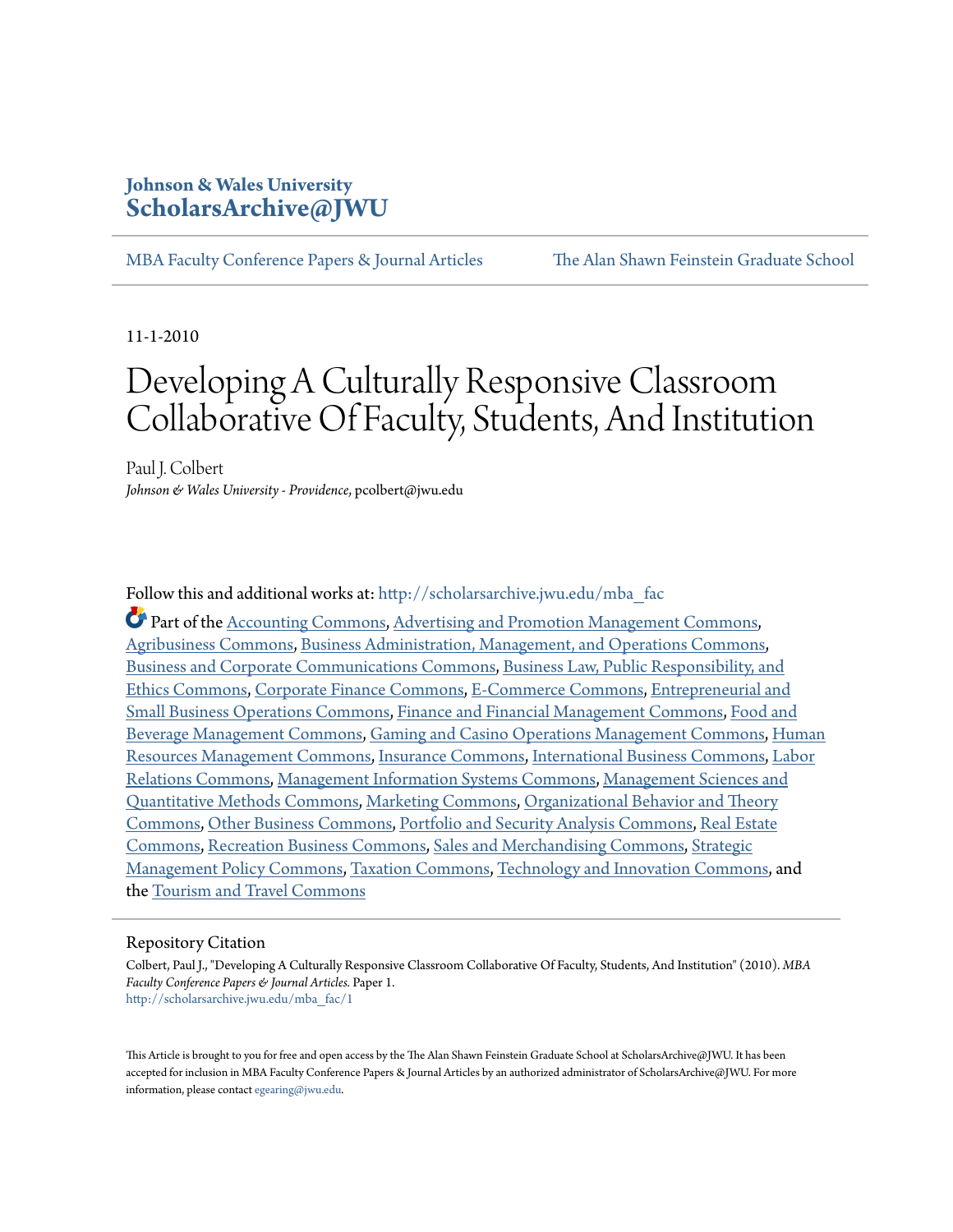# Developing A Culturally Responsive Classroom Collaborative Of Faculty, Students, And Institution

Paul J. Colbert, Johnson & Wales University, USA

#### **ABSTRACT**

*Culture is integral to the learning process. It is the organization and way of life within the community of students and teachers and directs the way they communicate, interact, and approach teaching and learning. Although founded in particular values and principles, the academy, like most organizations, is impacted day-to-day by its culture. Yet, the traditional higher education*  institution has not been designed to operate within a racially or ethnically diverse student *population. The social, political, economic, and cultural forces that support the institution influence the teaching and learning environments. To better address cultural diversity in the classroom, faculty must first examine their own cultural background and understand how biases may affect their interactions with students. To advance teaching and learning in the college classroom requires an understanding of the underlying values, beliefs, perceptions and assumptions of students, which affect their understanding of what they hear and read as well as how they express themselves in the classroom. When teachers recognize these different qualities, classroom instruction can be designed to connect content to students' backgrounds. This paper examines one approach to building a teaching and learning community through faculty professional development and collaboration. It provides an overview of a 5-part workshop series conducted for faculty at the Johnson & Wales University Providence campus on intercultural*  learning and culturally responsive teaching. Focusing on the essential components of *personalizing culture through the five institutions of family, school, religion, politics, and economics through workshop activities, it is an investigation of individual and institutional backgrounds to determine how faculty may recognize the forces that influence student behavior, and how to engage them in a more active learning process.*

**Keywords:** active learning, cultural diversity, culturally responsive teaching, institutional culture, intercultural learning, socio-cultural consciousness

#### **INTRODUCTION**

#### **Cultural Identity**

\_\_\_\_\_\_\_\_\_\_\_\_\_\_\_\_\_\_\_

ulture is basically defined as a collaboration of shared meanings or common beliefs among an organization's members. Its founders have a significant influence in the development of the initial values and principles which tailor the fabric of the group, something that may not necessarily be apparent to newcomers to the organization and sometimes taken for granted by its seasoned members. A culture apparent to newcomers to the organization and sometimes taken for granted by its seasoned members. A culture seeks an identity and strives to maintain its individuality and distinctiveness while recognizing the fibers that connect them to other cultures in more subtle ways.

*This manuscript is re-printed in its entirety from the Contemporary Issues in Education Research, Volume 3, Number 9, September 2010.*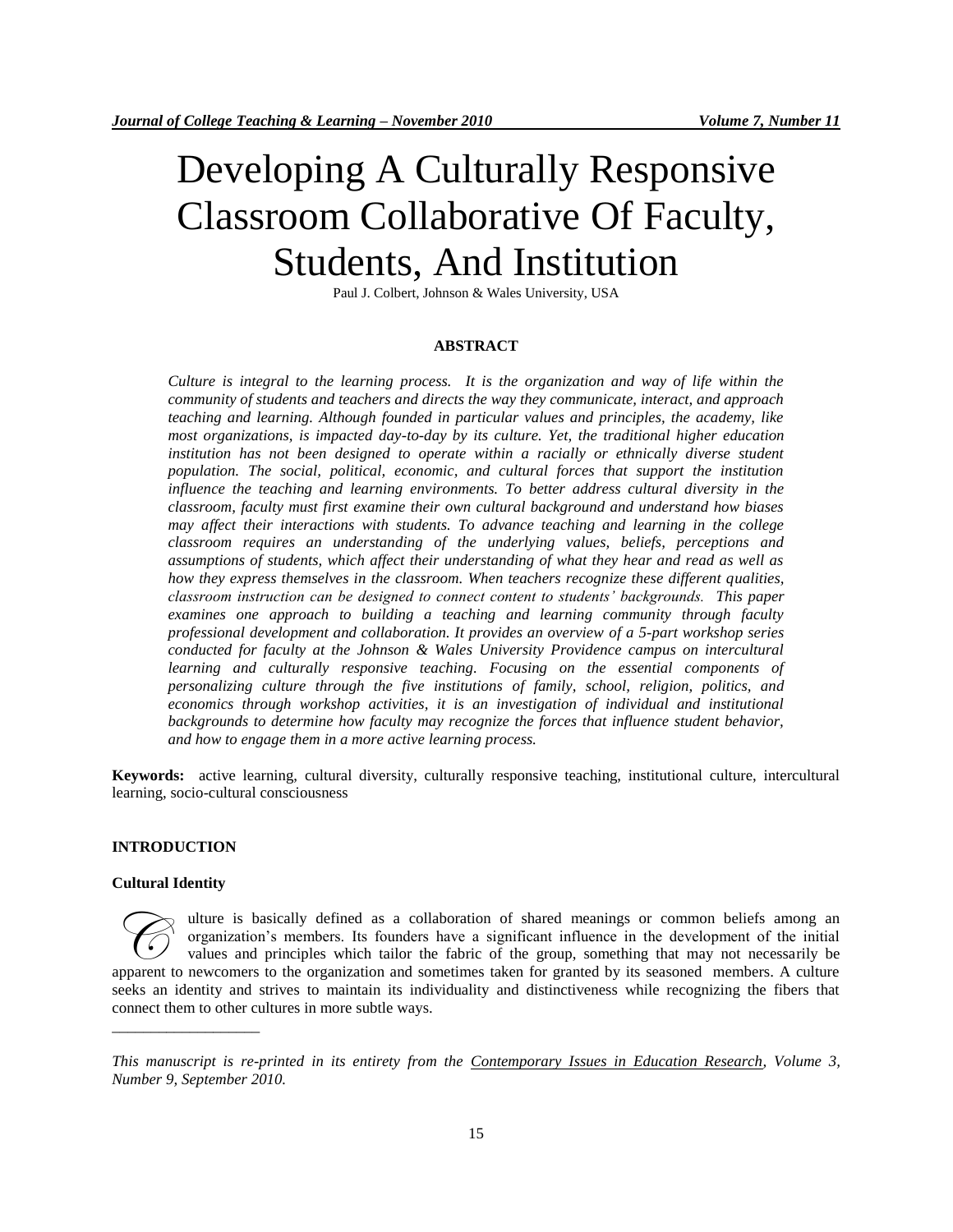The roots of one's culture are considered the driving force behind how humans learn to behave (Harris, Moran & Moran, 2004). The authors examined work culture from a global perspective and identified ten cultural characteristics that describe any group of people: (1) a sense of self or space; (2) communication and language; (3) dress and appearance; (4) food and feeding habits; (5) time and time consciousness, whether by time or age or status; (6) relationships; (7) values and norms defined by cultural needs; (8) beliefs and attitudes; (9) mental processing and learning defined by how people organize and process information; and (10) work habits and practices.

Chavez (2007) examined the teachings of four professors at a southwestern university in the U.S. to determine, from the student's perceptions, the level of congruency in providing appropriate learning experiences in a cross-cultural learning environment. Her findings point to six forces at work that are significant to empower or expand individual learning communities in higher education: (1) climate of safety, (2) spirit of risk-taking, (3) congruence, (4) pro-activity, (5) multiplicity, and (6) reciprocity. To varying extents, these elements were apparent in the learning communities studied. In these learning communities, teachers worked with all students to create collective, empowering learning experiences that utilized and honored multicultural realities within a shared and rigorous academic experience.

Villegas (2002) identified the teacher education institution as an important dimension in how we educate culturally responsive teachers. Institutions committed to preparing culturally responsive teachers and to diversifying the teaching force must acknowledge that colleges and universities, like elementary and secondary schools, were not traditionally designed to promote the value of diversity or to serve a racially/ethnically diverse student population.

*Culturally responsive teachers are those who have a socio-cultural consciousness, have affirming view of the students from diverse backgrounds, have a sense that they are both responsible for and capable of bringing about educational change that will make schooling more responsive to students from diverse backgrounds, embrace constructivist views of teaching and learning, (active learning process), are familiar with their students' prior knowledge and beliefs, and design instruction that builds on what students already know while stretching them beyond the familiar* (Villegas & Lucas, xiv).

Hagberg (1998) focused on the true nature of the organizational culture and its assessment. He claimed that what many organizations claim to be their ideals is not always what they value and practice. A culture is the underpinning and the GPS of an organization, driving and steering its members, at a conscious and unconscious level, to behave in a certain way, as defined by the physical design of the organization, how the members dress, the organization's slogans, the language, the values stated, and the priorities that are identified. To understand one's culture can determine success or failure

In assessing culture, the question to be addressed is whether or not the existing culture supports and provides the necessary actions to reach its goals. When teaching problem identification in my graduate research courses, students must first identify if a gap exists in the current organization between what is and what should be; in other words, actual and the desired results. This assessment holds true for cultural identity. An organization must recognize its existing culture to determine what preliminary data gathering techniques are necessary to identify the gap and devise appropriate solutions to affect the desired changes.

Villegas and Lucas (2002) advocate that schools are a significant link to society and cannot be politically neutral. As institutions of society, (they) mirror the culture, language and values of those in power (p. xvii). How the governing group thinks, behaves and communicates constitutes the driving force in teaching and evaluation practices*.* The authors believe that although teachers may not be solely responsible for transforming an educational system, they are placed center-stage in achieving such transformation.

To adequately attend to cultural diversity in the classroom, teachers must look first at their own cultural background and understand how their personal biases affect their interactions with students. When teachers have knowledge of their biases and accept different cultural qualities, it is easier for them to recognize the creative ways that students express themselves.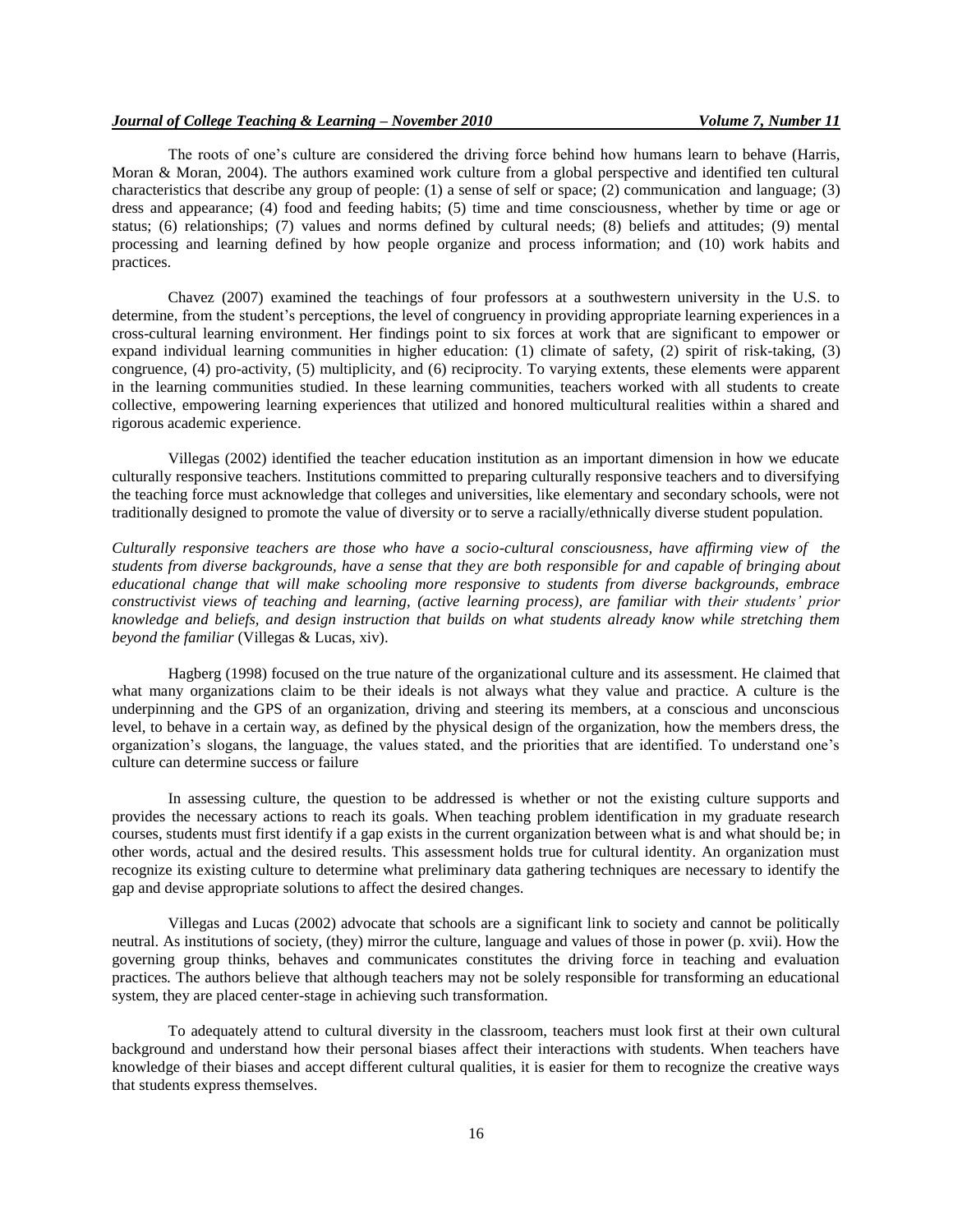#### *Journal of College Teaching & Learning – November 2010 Volume 7, Number 11*

Socio-cultural consciousness (Figure 1) is the awareness that the way in which one sees the world is not universal, but is significantly molded by one's life experiences, tempered by such variables as race, ethnicity, social class and gender. Understanding that an individual's perspective of these variables is more a representation of personal experiences, and that they may not be shared by others, is a prerequisite for effective communication in a multicultural society (Villegas & Lucas, 2002). On a continuum of socio-cultural consciousness or dysconsciousness, we mirror our personal experiences and views of the world in our teaching.



**Figure 1: Socio-cultural Consciousness (adapted from Villegas & Lucas, 2002)**

#### **The JWU Culture**

An effective institutional culture demonstrates strong leadership. It is a collaborative process of stakeholders that provides rewards and achieves "buy-in". Basic assumptions, values, and norms drive the practices and behaviors of the institution.

The mission statement of Johnson &Wales University (JWU) is "to empower its diverse student body to succeed by integrating general education professional skills and career-focused education." This follows the school of thought that the more people know about their own culture, the better they can address issues that surface while being cognizant of other cultures.

The university prepares students at the undergraduate and graduate levels for careers in business, education, and industry. Its purpose is "to assure that curricula, activities and services reflect the cultural diversity of the institution" reflecting a core value of "…fostering multiculturalism and providing an international educational experience."

The JWU MBA Hospitality and Global Leadership graduate program is comprised of 900+ students (70% international, 30% domestic) with concentrations in global leadership, marketing, and finance. With such a large influx of international students, it is a continuous challenge for faculty, regardless of experience and education, to provide academic rigor and identify pedagogies that put theory into practical application.

#### **A Theoretical Framework of Culturally-responsive Teaching (CRT)**

Student-teacher interactions are taking place in an ever-increasing multicultural formal classroom setting. The mission of the CTEDL (Center for Teaching Excellence and Distance Learning) is to provide faculty-driven, faculty-focused programs to enhance and improve the teaching/learning process at the university. Its purpose is to identify best practices in teaching to illustrate that learning by example from demonstrated best practices is an effective way to understand the principles and the specifics of effective pedagogy. For the past several years, it has conducted a series of workshops at the JWU Providence campus that have focused on culture and its impact on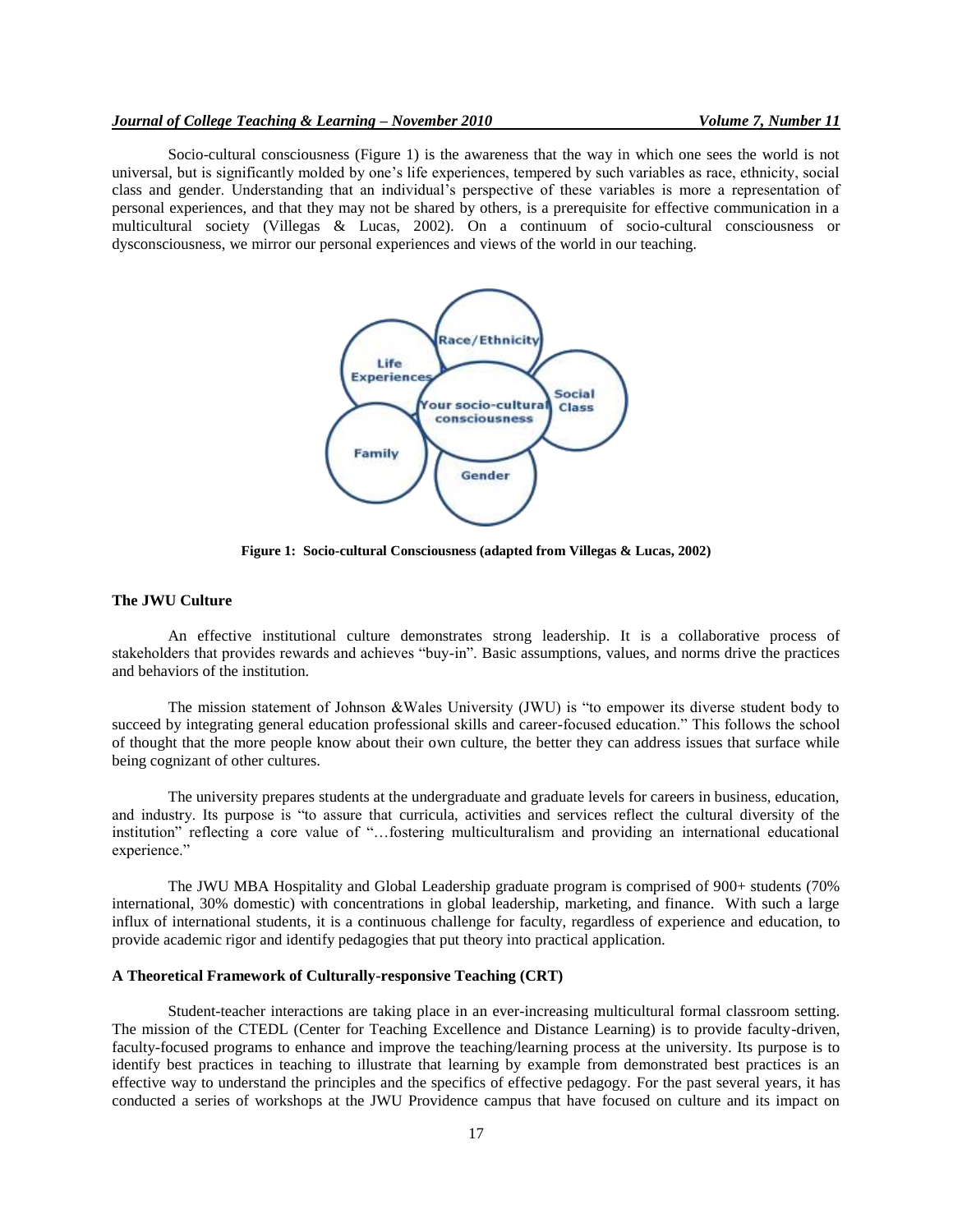teaching and learning. Full-time and adjunct faculty have been invited to attend the five-part series dedicated to an assessment of personal and institutional culture in a career-focused setting, using, as a framework, the five basic institutions that influence culturally responsive teaching; namely, family, religion, school, politics and economics.

The interactive workshops began with the following activity, an exercise culled from the archives of Irish Quakers working on identity and conflict resolution, which introduced faculty to how people may be grouped based on certain characteristics or perceptions. It required them to examine more closely how they may identify with and/or improve their socio-cultural awareness.

Faculty members were required to stand in linear fashion as one group and respond to the following:

|           | If you:                                   | Take:           |
|-----------|-------------------------------------------|-----------------|
| ٠         | wear glasses                              | 2 steps back    |
| ٠         | have blue eyes                            | 1 step forward  |
| $\bullet$ | are left-handed                           | 3 steps back    |
| $\bullet$ | are less than 5 ft. 6 in. tall            | 1 step back     |
| $\bullet$ | drive a foreign-make car                  | 2 steps forward |
| ٠         | know the names of your students this year | 4 steps forward |

The initial exercise points out that differences come in many forms and that being a member of one particular group is not better or worse than being a member of another or several others, since one can be part of a number of groups. This led to break-up sessions to identify the positive aspects of acknowledging and appreciating diversity. The objective was to instill both a personal and professional awareness of differences in each other and its influences on how we communicate and interact with diverse groups in specific cultures and subcultures.

The first two workshops were dedicated to the tenets of culture from both a personal and professional perspective. Faculty were engaged in small heterogeneous groupings to first identify five groups with which each faculty member identified (Figure 2). This began the dialog of personal influences from early childhood that significantly influence who we are as individuals and as professional educators.



#### Directions:

- 1. Write your name in the center circle.
- 2. In the smaller circles, write the names of five groups with which you identify.

Think about a time when you felt very proud to be a member of a certain group circle. Think about a time when it felt very painful to be a member of a certain group circle.

Acknowledging the dance of our lives in between or within these circles:

Some circles are created by:

Religion **Hobby/pastime** Geographic location Race Ethnic group/ country of origin Neighborhood Profession Family role Early Equation Equation Equation Equation Equation Equation Equation Equation Equation Equation Equation Equation Equation Equation Equation Equation Equation Equation Equation Equation Equation Equa Workplace Friendship State of health Physical appearance Sexual orientation Seeking help Gender College affiliation Community service Age Political belief/ideology

**Figure 2: Group Identification**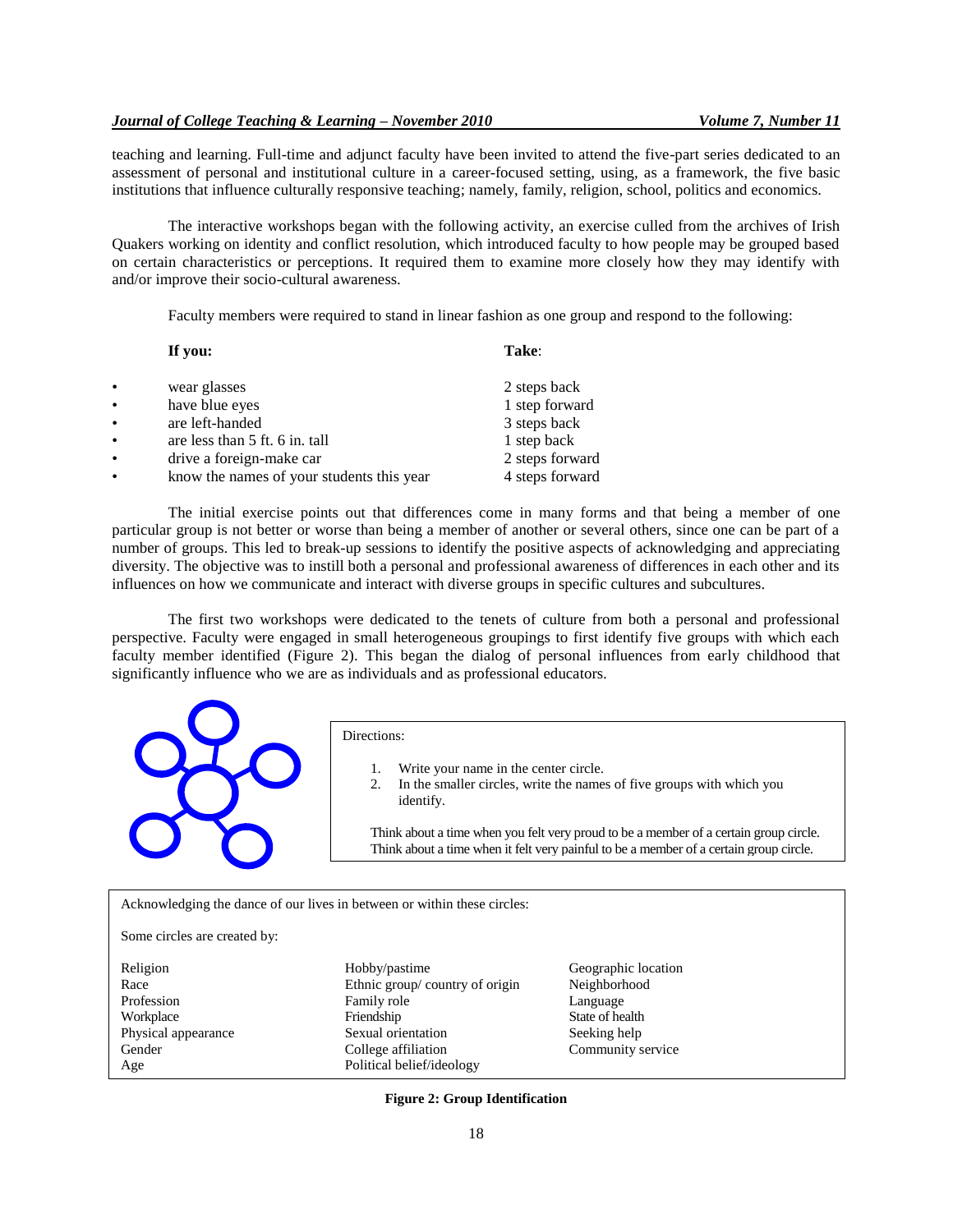#### *Journal of College Teaching & Learning – November 2010 Volume 7, Number 11*

In sessions 2 and 3, faculty (with some new participants) were assigned to different groups from different schools on campus to focus on the five major social institutions that influence human behavior: (1) family; (2) religion; (3) school; (4) politics; and five economics. Each faculty member first addressed the questions (Table 1) in each of the five areas and reconvened with his/her group to share perceptions. The exercise triggered attitudes toward the dominant cultures and attitudes toward cultural diversity and culturally different students.

#### **Table 1: Five Social Institutions of Influence**

| Family                                                                                                                                                                                        |  |  |  |
|-----------------------------------------------------------------------------------------------------------------------------------------------------------------------------------------------|--|--|--|
| What is your family background? (Ethnicity)                                                                                                                                                   |  |  |  |
| Was it an extended family? Did other family members help you with school?                                                                                                                     |  |  |  |
| What value did your family place on school?                                                                                                                                                   |  |  |  |
| Did your family play and active part in your school life, (participate in activities, fundraisers, sports, etc)?                                                                              |  |  |  |
| What was the economic status or your family?                                                                                                                                                  |  |  |  |
| Were other members of the family able to complete higher education?                                                                                                                           |  |  |  |
| Was/Is your family led by the matriarch or patriarch?                                                                                                                                         |  |  |  |
| What holidays were celebrated in your household? Did they reflect values mirrored in your school?                                                                                             |  |  |  |
| Were any mentors or professionals involved in your educational choices?                                                                                                                       |  |  |  |
| <b>Religion</b>                                                                                                                                                                               |  |  |  |
| Do you subscribe to a religion?                                                                                                                                                               |  |  |  |
| Is it a central part of your life or a peripheral one?                                                                                                                                        |  |  |  |
| Did you attend a religious-based school or public school?                                                                                                                                     |  |  |  |
| If religious, did the religious value system carry over in your choice of careers?                                                                                                            |  |  |  |
| If public, did anything take the place of religious values in school?                                                                                                                         |  |  |  |
| How does religion "color" your presentation of information?                                                                                                                                   |  |  |  |
| Was daily prayer a part of your school day?                                                                                                                                                   |  |  |  |
| If so, how did it affect your approach to the completion of required work?                                                                                                                    |  |  |  |
| Were there any imposed expectations with respect to religion that prompted you to work in school?                                                                                             |  |  |  |
| <b>School</b>                                                                                                                                                                                 |  |  |  |
| What was your family's attitude about school?                                                                                                                                                 |  |  |  |
| What was your school like? Large, small, public or private?                                                                                                                                   |  |  |  |
| What kind of teachers did you have? Good ones, bad ones                                                                                                                                       |  |  |  |
| What was their approach to teaching?                                                                                                                                                          |  |  |  |
| How did you react to their style of teaching? How did this shape you?                                                                                                                         |  |  |  |
| Was your community close-knit, i.e. was the school a central part of your life?                                                                                                               |  |  |  |
| Did you attend more than one elementary or secondary school? Were they different?                                                                                                             |  |  |  |
| Did you feel powerful or powerless in school?                                                                                                                                                 |  |  |  |
| What is your reason for being a teacher?                                                                                                                                                      |  |  |  |
| Who or what experience led to your teaching career?                                                                                                                                           |  |  |  |
| <b>Politics</b>                                                                                                                                                                               |  |  |  |
| How was politics instrumental in your education?                                                                                                                                              |  |  |  |
| Were laws and legislation key to your education, (Equal Opportunity, American Disabilities Act, etc.)?                                                                                        |  |  |  |
| Were your schools of high or low quality because of politics?                                                                                                                                 |  |  |  |
| Did politics help or hinder your school attendance, (segregation or desegregation, war, etc.)?                                                                                                |  |  |  |
| <b>Economics</b>                                                                                                                                                                              |  |  |  |
| How did your family economics affect your education?                                                                                                                                          |  |  |  |
| How did local or national economics affect your education?                                                                                                                                    |  |  |  |
| Can you understand the mindset of various communities and their economic limitations or excesses?                                                                                             |  |  |  |
| Did you develop expectations of others based on your familiarity with a certain lifestyle dependent on economics?                                                                             |  |  |  |
|                                                                                                                                                                                               |  |  |  |
| How does this affect your perception of success for these students?<br>Can economic disparities be used constructively in the classroom to engage students, foster creativity, and aid in the |  |  |  |
| dissemination of information?                                                                                                                                                                 |  |  |  |
| Can low income students be empowered by a desire that you foster as a teacher, to rise above their status in spite of its                                                                     |  |  |  |
| limitations?                                                                                                                                                                                  |  |  |  |
| Who holds the economic power?                                                                                                                                                                 |  |  |  |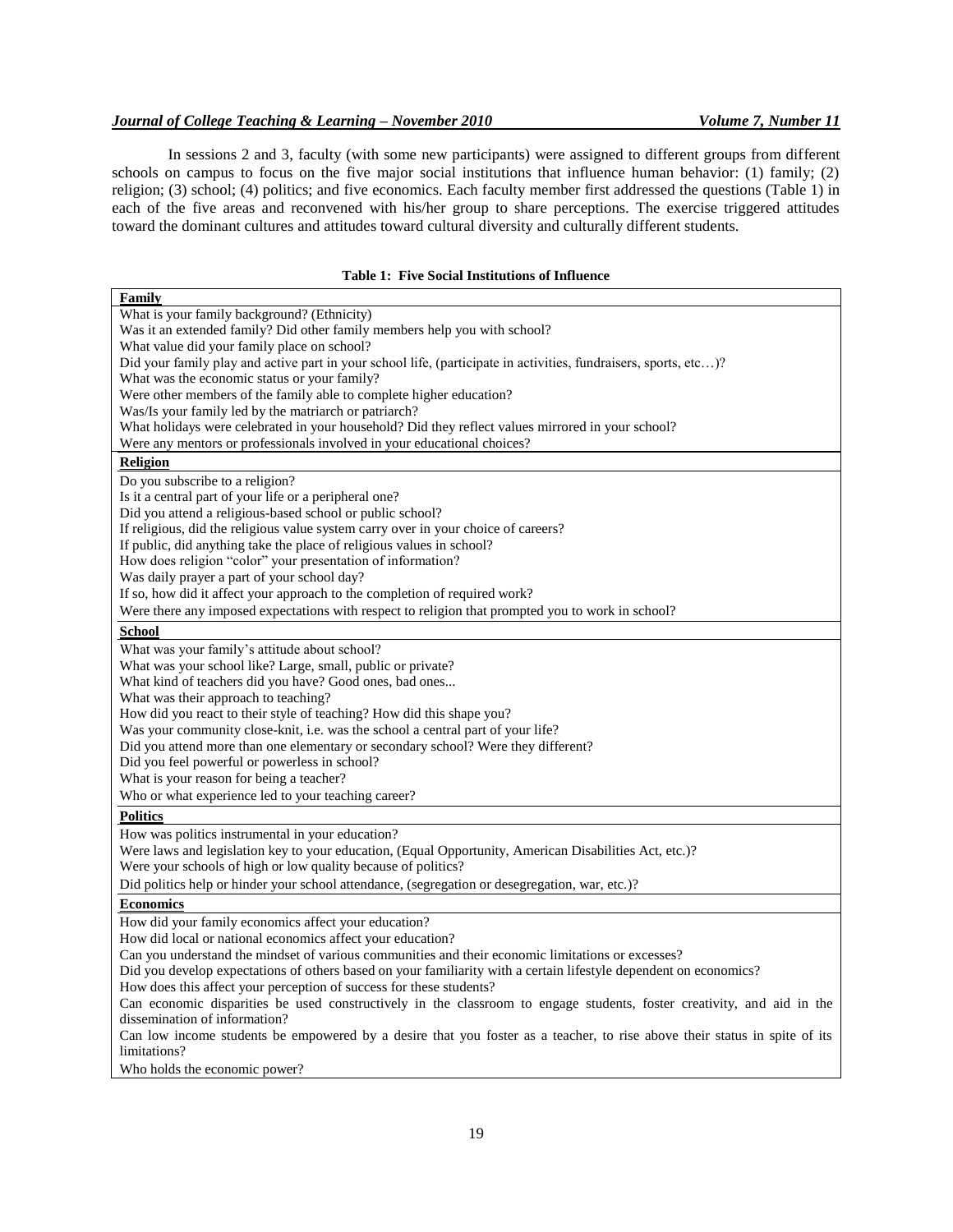In sessions 3 and 4 the CTEDL posed the following question: Why assess our institutional culture?

The goals were to:

- 1. Determine the gap between the current and desired culture
- 2. Identify the possible need to change the culture while keeping core values intact
- 3. Better understand JWU subcultures and their impact on the institution's mission and values

Graduate and undergraduate faculty participants were asked to consider how JWU, as an educational institution, promotes multicultural practices. They were asked to identify whether there were reward systems in place for "good teaching" and if there were challenges to the traditional ways of teaching in the classroom. In addition they were asked to determine whether the "mavericks" push the envelope, fit in or get pushed out. An honest examination of the JWU culture requires faculty perceptions of what constitutes excellence in teaching and learning and whether our culture truly values such excellence in teaching and learning or is the mentality to "just teach it"? Because the Providence faculty is a diverse group in terms of experience and expertise, an inventory of the faculty behaviors and values important within the J&W culture was considered, as well as an assessment of the personal and professional attributes that contribute to professional satisfaction and frustration. Finally, faculty were asked to describe a successful teacher in this environment.

The results were then compiled and discussed in session 5 of the workshop series. The non-empirical results (Table 2) indicated that, overall, faculty characterize JWU as a business institution that puts students first and prepares them for careers in a number of industries. Faculty, many of whom are content experts in their fields, see the University as community-oriented and collaborating with industry to help students succeed. Faculty see themselves as a dedicated teaching body devoted to providing skills and tools to succeed in the work world.

What they believe contributes to their satisfaction with the University is a collaboration among faculty who are provided flexibility and a sense of "entrepreneurship" in the classroom but who invite team work and a strong desire to improve the teaching and learning process. A high level of expectancy was considered both satisfactory and frustrating from an academic and administrative perspective, respectively. Demanding teaching schedules and committee work leaves inadequate time for student advising. Student apathy and lack of respect surfaced among most groups, particularly at the undergraduate level.

The general perception is that the University rewards faculty who demonstrate respect for and dedication to students. The more varied the teaching methods, the more students respond to the concepts presented. The University has a strong experiential component in the form of community service and a multicultural center and dedicates resources to developing a sense of community among its students.

Faculty consensus indicated that a successful teacher at JWU is one who is a knowledgeable professional, one who is affirming and embraces diversity, a flexible individual who enjoys being with students. On the negative side, some faculty recognized success in the form of high scoring student evaluations, indicating that too much value is placed on personality and popularity and not teaching.

#### **RECOMMENDATIONS**

The findings from the workshop series on individual and institutional perceptions of cultural identity at JWU indicated that the first step toward a culturally responsive teaching environment is awareness. Faculty and the University colleges in which they teach must be prepared to examine their pedagogical approaches to meet the needs of an increasing diverse student population and academic community.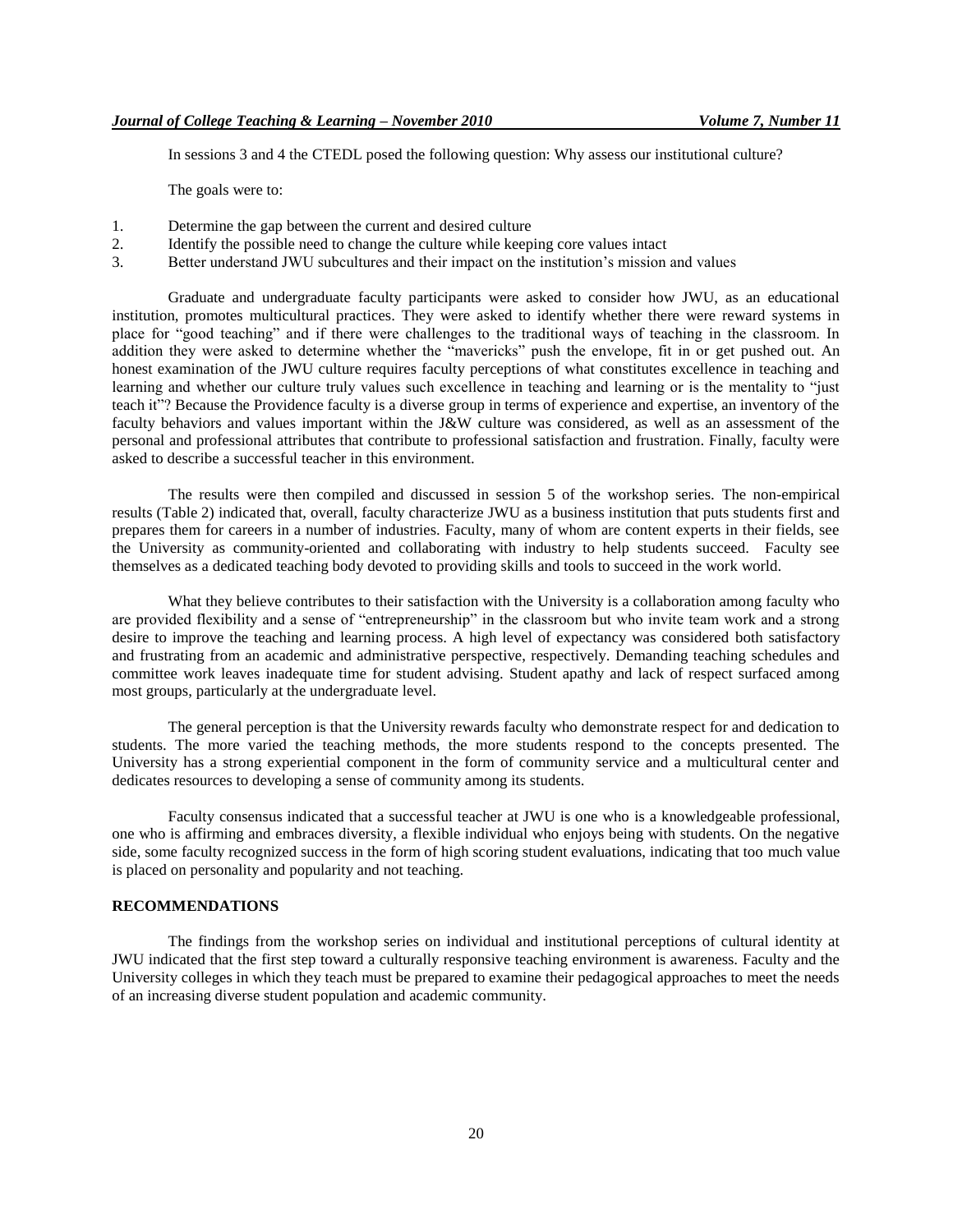| What 10 key words or<br>descriptive phrases<br>characterize J&W's<br>culture?                                                                  | Run like a business (92%)<br>$\bullet$<br>Prepping for careers (94%)<br>$\bullet$<br>Experiential<br>$\bullet$<br>Prescriptive<br>$\bullet$<br>Students central to mission<br>$\bullet$<br>Culture of community service<br>Practical experiences of faculty<br>"Second chance schools"<br>٠                                                                                                                                                                                                  |                                                                                                                                                                                                                           |
|------------------------------------------------------------------------------------------------------------------------------------------------|----------------------------------------------------------------------------------------------------------------------------------------------------------------------------------------------------------------------------------------------------------------------------------------------------------------------------------------------------------------------------------------------------------------------------------------------------------------------------------------------|---------------------------------------------------------------------------------------------------------------------------------------------------------------------------------------------------------------------------|
|                                                                                                                                                | Celebration of diversity<br>Collaboration w/industry                                                                                                                                                                                                                                                                                                                                                                                                                                         |                                                                                                                                                                                                                           |
| <b>What faculty behaviors</b><br>and values are<br>important within the<br><b>J&amp;W</b> culture?                                             | Cheerfully doing what is required<br>$\bullet$<br>Hard working: above and beyond (83%)<br>$\bullet$<br>Anti-intellectual behavior<br>$\bullet$<br>Showing up: being there<br>٠<br>Not complaining<br>$\bullet$<br>Valuing practical informationnot abstract<br>$\bullet$                                                                                                                                                                                                                     |                                                                                                                                                                                                                           |
| What personal and<br>professional attributes<br>contribute to your<br>satisfaction and/or<br>frustration within the<br><b>J&amp;W</b> culture? | Satisfying<br>Willingness to share (88%)<br>٠<br>Flexible<br>٠<br>Optimistic<br>$\bullet$<br>Team work<br>$\bullet$<br>Autonomous<br>٠<br>Entrepreneurial<br>٠<br>"Go with flow"<br>$\bullet$<br>Collegial environment<br>٠<br>High level of expectancy<br>Loyal to J&W<br>٠<br>Sense of humor<br>٠<br>Industry experience<br>٠<br>Desire to improve teaching & learning<br>۰<br>"Like our students"                                                                                         | Frustrating<br>Lack of intellectualism in environment (76%)<br>٠<br>Need for self-satisfaction<br>٠<br>Student apathy<br>$\bullet$<br>Lack of respect from students<br>$\bullet$<br>High level of expectancy<br>$\bullet$ |
| What teaching and<br>learning behaviors are<br>rewarded?                                                                                       | Teaching and learning behaviors<br>(teacher/student):<br>Respectful to students (93%)<br>$\bullet$<br>Patient with students<br>$\bullet$<br>Positive reinforcement<br>٠<br>Variety of teaching methods<br>Training students to accept responsibility<br>٠<br>Professional development activities<br>$\bullet$<br>Community service participation<br>٠<br>Vision Point 3: Teaching Excellence<br>Extra tutoring<br>Efficiency<br>Flexibility<br>$\bullet$<br>Teacher of the Year<br>$\bullet$ | Specific learning behaviors (student):<br>Memorization<br>$\bullet$<br>Punctuality<br>$\bullet$<br>Pleasant behavior<br>$\bullet$                                                                                         |
| Characterize a<br>successful teacher in<br>this culture                                                                                        | Knowledgeable in subject matter (91%)<br>$\bullet$<br>Caring professional (88%)<br>$\bullet$<br>Practical-minded<br>$\bullet$<br>When thanked by student(s)<br>٠<br>Evidence of impacting student(s)<br>٠<br>Consistently dedicated and hard-working<br>٠<br>Embraces diversity (72%)<br>٠<br>Really "likes" students<br>Being "parental"<br>High scores on student evaluations<br>٠<br>Flexible<br>$\bullet$                                                                                |                                                                                                                                                                                                                           |

**Table 2: Results of JWU Culture Perceptions**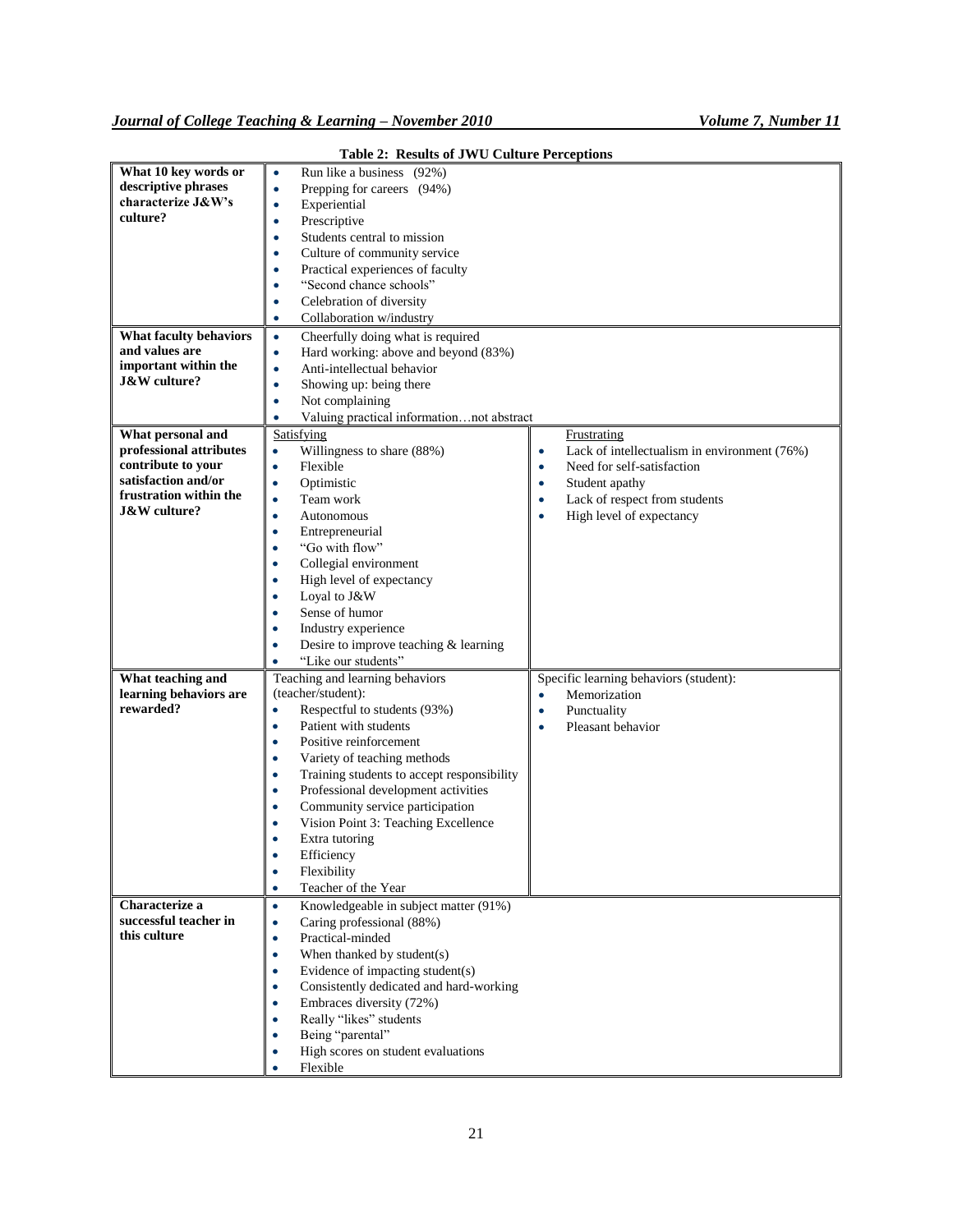Developing an affirming attitude towards students with culturally diverse backgrounds is the second step. Culturally responsive teaching requires attitude adjustment. Faculty attitudes towards students significantly shape expectations for learning. Culturally sensitive teachers recognize that culture is not only central to learning but that cultural conventions affect the approach to teaching and the student's approach to learning. Ignoring these differences tips the scales in favor of the "mainstream" and alienates others. Based on the deficit theory perspective that thinking, talking, and behaving differently from the norm (dominant) culture is inferior, then the teacher with a deficit approach towards culturally different students will tend to emphasize what these students lack and consequently reaffirm negative attitudes towards cultural differences. An affirming teacher is one who has examined his/her beliefs about students whose cultural backgrounds differ from the norm and tend to support these differences.

For the graduate school community I have identified specific teaching strategies to share with faculty, many of whom have classrooms composed of 75% international and 25 % domestic students. Essential to this classroom is a positive environment where students feel trusted and respected. In most academic institutions, international students entering the classroom are immediately challenged by the native language. Attempting to familiarize themselves with American speech and tongue is difficult and requires a faculty member to recognize an elementary but critical component: enunciate clearly the material that is being presented.

For many students, main concepts and ideas may need to be repeated. Providing visual aids support the material and aid international students, in particular, in processing the information. Using PowerPoint slides with handouts in skeletal form provide an active learning forum that involves students in the learning. The use of e-mail and public folders serves many purposes and has become a staple for communicating class requirements and course expectations. International students rely heavily on these resource tools for review and updates and feel connected to the professor.

Proofreading your written work is imperative. Typographical errors or misspellings wreak havoc for the non-native speaking students. They may assume that the typo or misspelled word is a legitimate English word and they will spend inordinate amounts of time trying to decipher the meaning.

Reading and written assignments should be provided well in advance so that international students, in particular, may process the content in a more manageable and timely fashion. In research classes, for example, students are given a pre-class written assignment before the courses commence so that they can purchase the text and begin the readings, access class materials online, and come to class prepared to discuss expectations and participate in the class. A preliminary inventory is distributed via e-mail to each registered student in the class to determine a profile of his/her background, origin, special skills and specific goals and objectives for the course.

Many international students are less vocal in front of peers than domestic students. Since, in some cultures, this may be viewed as disruptive to the instructor and the classroom, the tendency to ask questions or volunteer information may be less than anticipated. For these students, their level of participation will not be the same as that of US students. International students are more comfortable participating in small group work than in whole class dialogue. At the graduate school we spend time reviewing the importance of team dynamics and how productivity requires input from each member into the discussion and the final product. This requires appointing one student on each team as facilitator to coordinate group efforts and ascertain that each team member understands both the requirements and the necessity to add voice to the dialog.

In the United States the interpretation and expectation of appropriate citation and referencing differs from that of many cultures. What we label cheating and plagiarism may occur when the international student had no real intention of being dishonest (Rees-Miller, n.d.). Through the Graduate School Professional Communications Center (PCC) and faculty who teach Communications and Research classes (core courses for all students), the importance and significance of proper citation and documentation is taught and demonstrated by example.

Cooperative and team learning has become a mainstay in the graduate classroom. It is the instructional use of small groups where students collaborate to reach individual potential to learn and engage in team dynamics. With a mix of international and domestic students, faculty have found collaborative learning to have strong and consistent positive effects on relationships between culturally-diverse students and team members become increasingly aware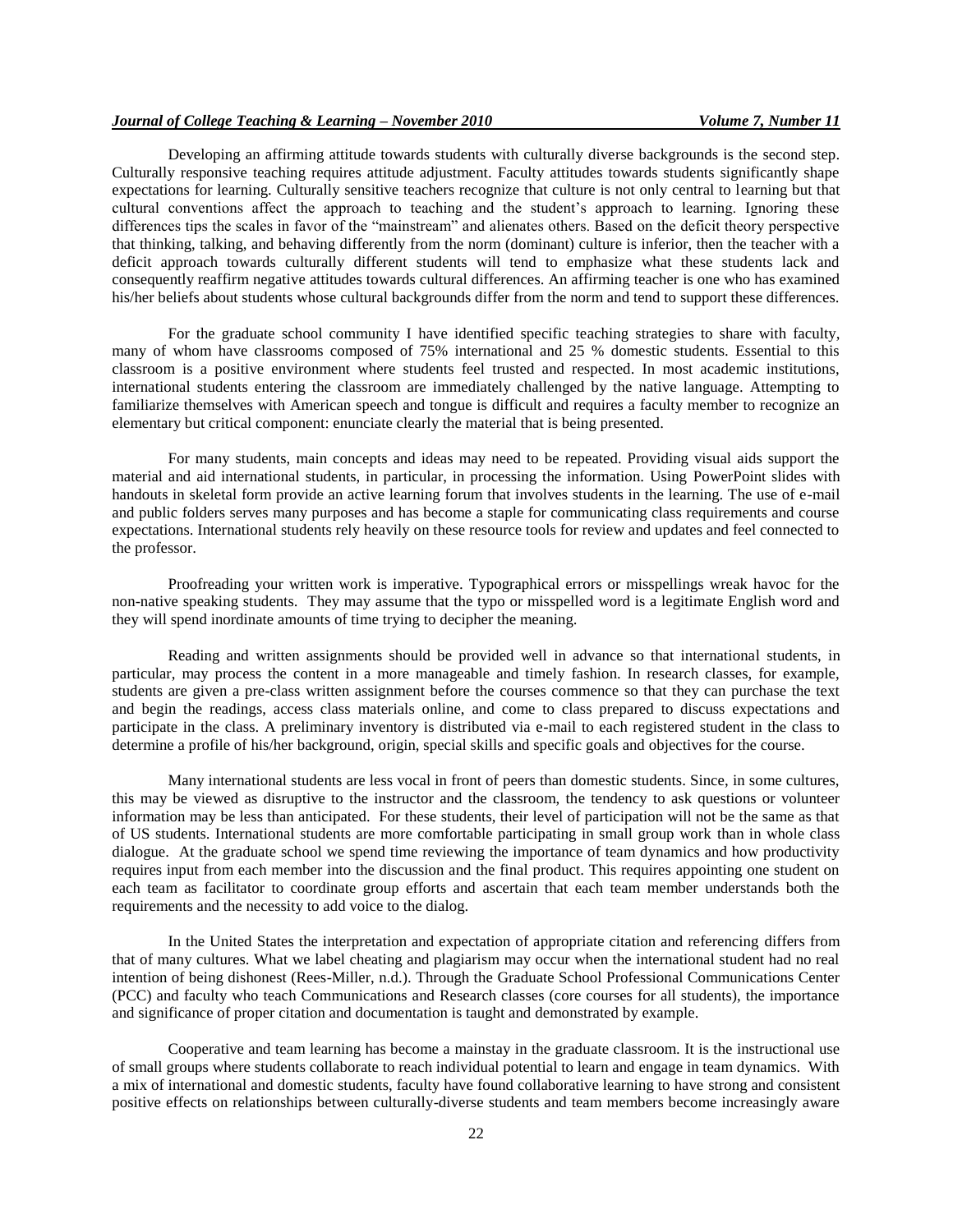of cultural differences and more accepting of them. Not only does it highlight differences but provides a vehicle for sharing similar approaches to solving problems and interpret them from varied perspectives.

Active learning is a process that allows both faculty and students to determine what learning takes place in the graduate classroom. The use of questioning techniques involves students and allows them the opportunity to respond in a way that reflects their cultural diversity and that will expose their fellow students to those differences (Evans, 1991). Putting theory into practice affords a shared responsibility for classroom learning. I teach Research and Analysis to MBA graduate students and provide opportunities for conducting applied research in an area of global interest for both individuals and teams. International students, particularly from an Asian or Indian heritage, usually provide a cultural spin on the research data-gathering techniques.

An effective collaboration for the formal classroom requires commitment from the institution, the faculty and the students. In its mission statement an institution should clearly identify its support for diversity in curriculum, services, and activities. It must put into action what it defines on paper and provide a curriculum that meets the needs of a global market, resources to nurture collaborative between colleges in the university system, and faculty committed to meeting both professional and student needs. An institution's culture is a multicultural academic community and needs the support and involvement of its administration to serve its increasingly diverse student population.

It is further recommended that a longitudinal study be conducted focusing on the impact of culturally responsive teaching methodologies on learning at the graduate level to determine from an empirical perspective how culturally responsive teaching impacts student success in the college classroom environment.

#### **AUTHOR INFORMATION**

**Dr. Paul J. Colbert** is a faculty member at Johnson & Wales University, Providence, RI where he is a professor of Research in the MBA program. He serves as Chair, Faculty Professional Development and was Director, Center for Teaching Excellence designing programs in teaching and learning and use and application of technologies. His research interests include active learning in higher education and its impact on the scholarship of teaching and learning. He is engaged in a book proposal on professional faculty development.

#### **REFERENCES**

- 1. Chavez, A.F. (2007). Islands of empowerment: Facilitating multicultural learning communities in college. *International Journal of Teaching and Learning in Higher Education, 19*(3), 274-288.
- 2. Gay, G. (2000). *Culturally responsive teaching: Theory, research & practice.* New York: Teachers College Press.
- 3. Hagberg, R. (1998) Telling the CEO his/her baby is ugly. Retrieved from: [http://www.leader](http://www.leader-values.com/Content/detailPrint.asp?ContentDetailID=262%20)[values.com/Content/detailPrint.asp?ContentDetailID=262](http://www.leader-values.com/Content/detailPrint.asp?ContentDetailID=262%20)
- 4. Harris, P.R., Moran, R.T. & Moran, S.V. (2004). *Managing cultural differences: Global leadership strategies for the twenty-first century (6th edition).* Oxford, England: Elsevier Butterworth-Heinemann.
- 5. Kean, C., Campbell-Whatley, G.D. & Richards, H.V. (2006). Becoming culturally responsive educators: Rethinking teacher education pedagogy. National Center for Culturally Responsive Educational Systems. Retrieved from: [http://www.nccrest.org/Briefs/Teacher\\_Ed\\_Brief.pdf](http://www.nccrest.org/Briefs/Teacher_Ed_Brief.pdf)
- 6. Kezar, A.J. & Eckel, P.D. (2002, July/August). The effect of institutional culture on change strategies in higher education: Universal principles or culturally responsive concepts? *The Journal of Higher Education, 73*(4), 435-460.
- 7. Rees-Miller, J. (n.d.). Teaching international students: Some tips. Marietta College. Retrieved from: [http://faculty.marietta.edu/intladvisory/docs/teaching\\_tips.doc](http://faculty.marietta.edu/intladvisory/docs/teaching_tips.doc).
- 8. Rothstein-Fisch, C. & Trumbull, E. (2008). *Managing diverse classrooms: How to build on students' cultural strengths.* Alexandria, VA: ASCD.
- 9. Trumbull, E. & Pacheco, M. (2005). *Leading with diversity: Cultural competencies for teacher preparation and professional development.* The Education Alliance at Brown University: Providence, RI.